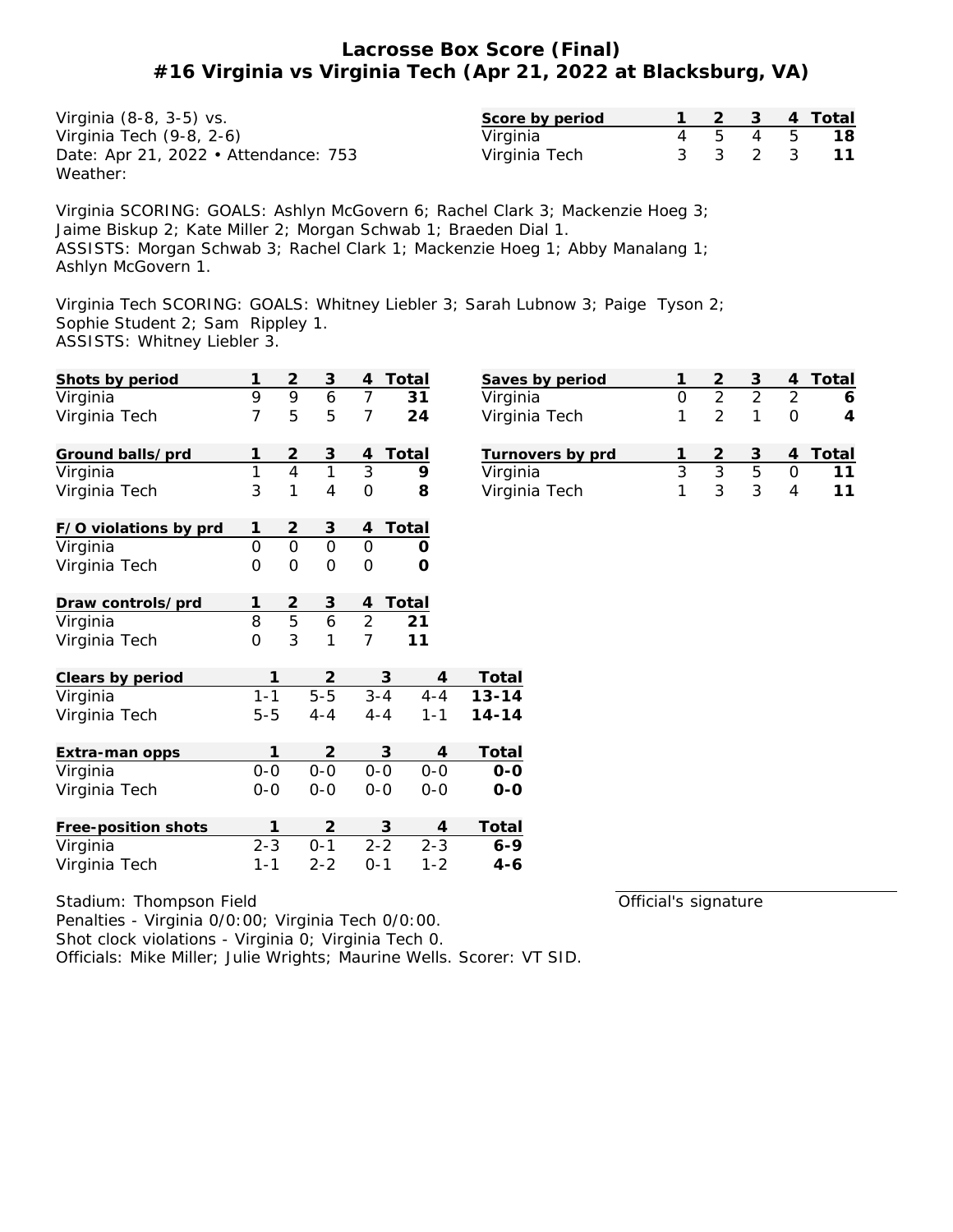**Lacrosse Box Score (Final) #16 Virginia vs Virginia Tech (Apr 21, 2022 at Blacksburg, VA)**

|     |                | Virginia Tech       |                |                          |                |               |                |               |    |            |                |                |            |
|-----|----------------|---------------------|----------------|--------------------------|----------------|---------------|----------------|---------------|----|------------|----------------|----------------|------------|
| Pos | ##             | Player              | G              | A                        | Pts Sh         |               | SO GB DC       |               |    | <b>FPS</b> | TO             | СT             | Pens       |
| gk  | 1              | Morgan Berman       |                |                          |                |               |                |               |    |            |                |                |            |
| d   | 10             | Mary Griffin        |                |                          |                |               |                | $\mathcal{P}$ |    |            |                | $\mathcal{P}$  |            |
| d   | 17             | Jordan Tilley       |                |                          |                |               |                |               |    |            |                |                |            |
| d   | 32             | Lizzie Lohrer       |                |                          |                |               |                |               |    |            |                | 1              |            |
| d   | 37             | Sydney Golini       |                |                          |                |               |                |               |    |            |                |                |            |
| d   | 39             | Emma Monte          |                |                          |                |               |                |               |    |            |                |                |            |
| m   | 4              | Olivia Vergano      |                |                          |                | 3             | 2              |               | 2  | $0 - 1$    | 2              |                |            |
| m   | 34             | Sophie Student      | $\mathcal{P}$  |                          | $\mathcal{P}$  | $\mathcal{P}$ | $\mathcal{P}$  | 1             | 5  | $2 - 2$    | 1              | 1              |            |
| m   | 45             | Kayla Frank         |                |                          | $\overline{a}$ | 1             | 1              | 1             |    |            | 1              | 1              |            |
| a   | 13             | Sarah Lubnow        | 3              | $\overline{\phantom{0}}$ | 3              | 8             | $\overline{4}$ |               |    | $1 - 2$    | $\overline{2}$ |                |            |
| a   | 22             | Whitney Liebler     | 3              | 3                        | 6              | 5             | 4              | 1             |    |            | 3              | $\overline{a}$ |            |
| a   | 26             | Hannah Mardiney     |                |                          |                |               |                |               |    |            | 1              |                |            |
|     |                | -- Substitutes --   |                |                          |                |               |                |               |    |            |                |                |            |
|     | $\overline{7}$ | <b>Grace Nelson</b> |                |                          |                | 1             | 1              | 1             |    |            |                |                |            |
|     | 12             | Kacie Hanson        |                |                          |                |               |                |               |    |            |                |                |            |
|     | 15             | Paige Tyson         | 2              |                          | 2              | 3             | $\overline{2}$ |               |    |            |                |                |            |
|     | 46             | Sam Rippley         | 1              | $\overline{\phantom{a}}$ | 1              | 1             | 1              | 1             | 3  | $1 - 1$    | 1              |                |            |
|     |                | Totals              | 11             | 3                        | 14             | 24            | 17             | 8             | 11 | $4 - 6$    | 11             | 6              | $0 - 0:00$ |
| #   |                | Goalkeepers         | <b>Minutes</b> |                          | GA             | W/L           |                | Saves         |    |            |                |                |            |
|     | Morgan Berman  |                     | 60:00          |                          | 18             |               |                |               | 4  |            |                |                |            |
|     |                |                     |                |                          |                |               |                |               |    |            |                |                |            |

Loss-Morgan Berman (8-8).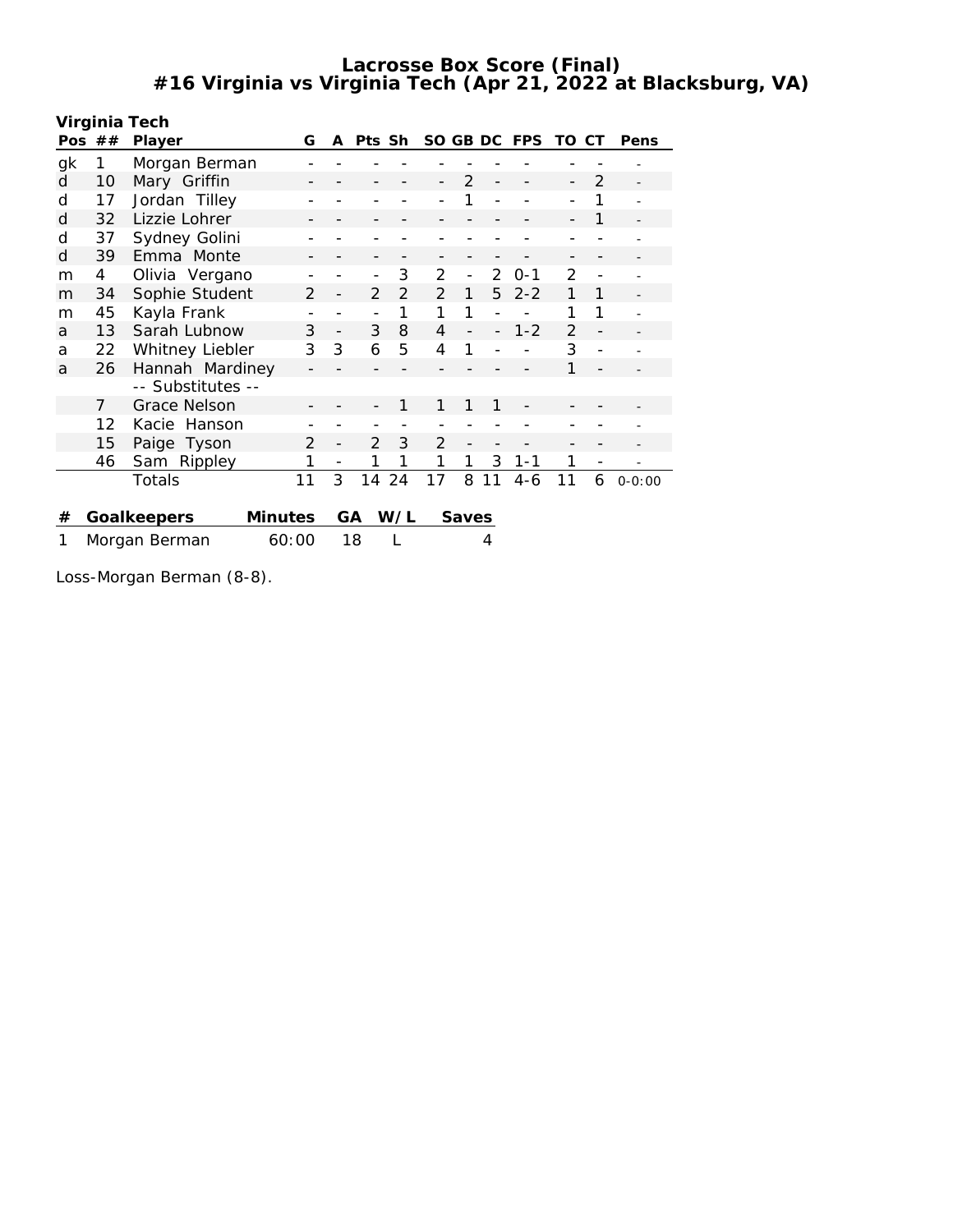**Lacrosse Box Score (Final) #16 Virginia vs Virginia Tech (Apr 21, 2022 at Blacksburg, VA)**

|                              | Virginia       |                               |                |   |                |                |                          |                          |               |            |                |                |            |
|------------------------------|----------------|-------------------------------|----------------|---|----------------|----------------|--------------------------|--------------------------|---------------|------------|----------------|----------------|------------|
|                              | Pos $##$       | Player                        | G              | A | Pts Sh         |                |                          | SO GB DC                 |               | <b>FPS</b> | TO             | СT             | Pens       |
| m                            | 2              | Devon Whitaker                |                |   |                |                |                          | 3                        |               |            |                |                |            |
| d                            | 3              | Nina Garfinkel                |                | - |                |                | $\overline{\phantom{0}}$ | 1                        |               |            | 1              |                |            |
| m                            | 5              | Rachel Clark                  | 3              | 1 | $\overline{4}$ | 6              | 5                        | $\overline{\phantom{0}}$ |               | $1 - 2$    | 1              | $\overline{a}$ |            |
| m                            | $\overline{7}$ | Mackenzie Hoeg                | 3              | 1 | $\overline{4}$ | 3              | 3                        | 1                        | 3             |            | 1              | 1              |            |
| a                            | 14             | Morgan Schwab                 | 1              | 3 | 4              | 3              | 1                        |                          |               | $1 - 1$    | 1              |                |            |
| m                            | 15             | Aubrey Williams               |                |   | -              |                |                          | $\overline{\phantom{0}}$ | 10            |            |                |                |            |
| a                            | 16             | Ashlyn McGovern               | 6              | 1 | $\overline{7}$ | 8              | 7                        |                          |               | $2 - 2$    | 1              |                |            |
| m                            | 23             | Kiki Shaw                     |                |   |                | 1              | 1                        |                          | 5             |            | 1              |                |            |
| d                            | 26             | Megan Gordon                  |                |   |                |                |                          |                          |               |            |                | 1              |            |
| m                            | 28             | Maggie Bostain                |                |   |                | 1              |                          | 3                        | $\mathcal{P}$ |            | $\overline{2}$ | 1              |            |
| m                            | 36             | Ellena Schildmeyer            |                |   |                |                |                          | 1                        |               |            |                | 1              |            |
| $\mathbf{g}$                 | 51             | Ashley Vernon                 |                |   |                |                |                          |                          |               |            |                |                |            |
|                              |                | -- Substitutes --             |                |   |                |                |                          |                          |               |            |                |                |            |
|                              | 8              | Jaime Biskup                  | $\overline{2}$ |   | $\overline{2}$ | $\overline{4}$ | $\overline{2}$           |                          |               | $1 - 3$    |                |                |            |
|                              | 10             | Maureen Duffy                 |                |   |                |                |                          |                          |               |            |                |                |            |
|                              | 11             | Abby Manalang                 |                | 1 | 1              | 1              |                          |                          |               |            |                | 1              |            |
|                              | 21             | Kate Miller                   | 2              |   | $\overline{2}$ | 2              | $\overline{2}$           |                          |               | 1-1        | 1              |                |            |
|                              | 29             | <b>Braeden Dial</b>           | 1              |   | 1              | $\mathfrak{D}$ | 1                        |                          |               |            |                |                |            |
|                              | 37             | Myla Grace Barnett            |                |   |                |                | -                        |                          |               |            |                |                |            |
|                              |                | Totals                        | 18             | 7 | 25             | 31             | 22                       | 9                        | 21            | $6 - 9$    | 11             | 6              | $0 - 0:00$ |
|                              |                |                               |                |   |                |                |                          |                          |               |            |                |                |            |
| #                            |                | <b>Minutes</b><br>Goalkeepers |                |   | GA             | W/L            |                          | Saves                    |               |            |                |                |            |
| Ashley Vernon<br>60:00<br>51 |                |                               |                |   | 11             | W              |                          |                          | 6             |            |                |                |            |
|                              |                |                               |                |   |                |                |                          |                          |               |            |                |                |            |

Win-Ashley Vernon (8-8).